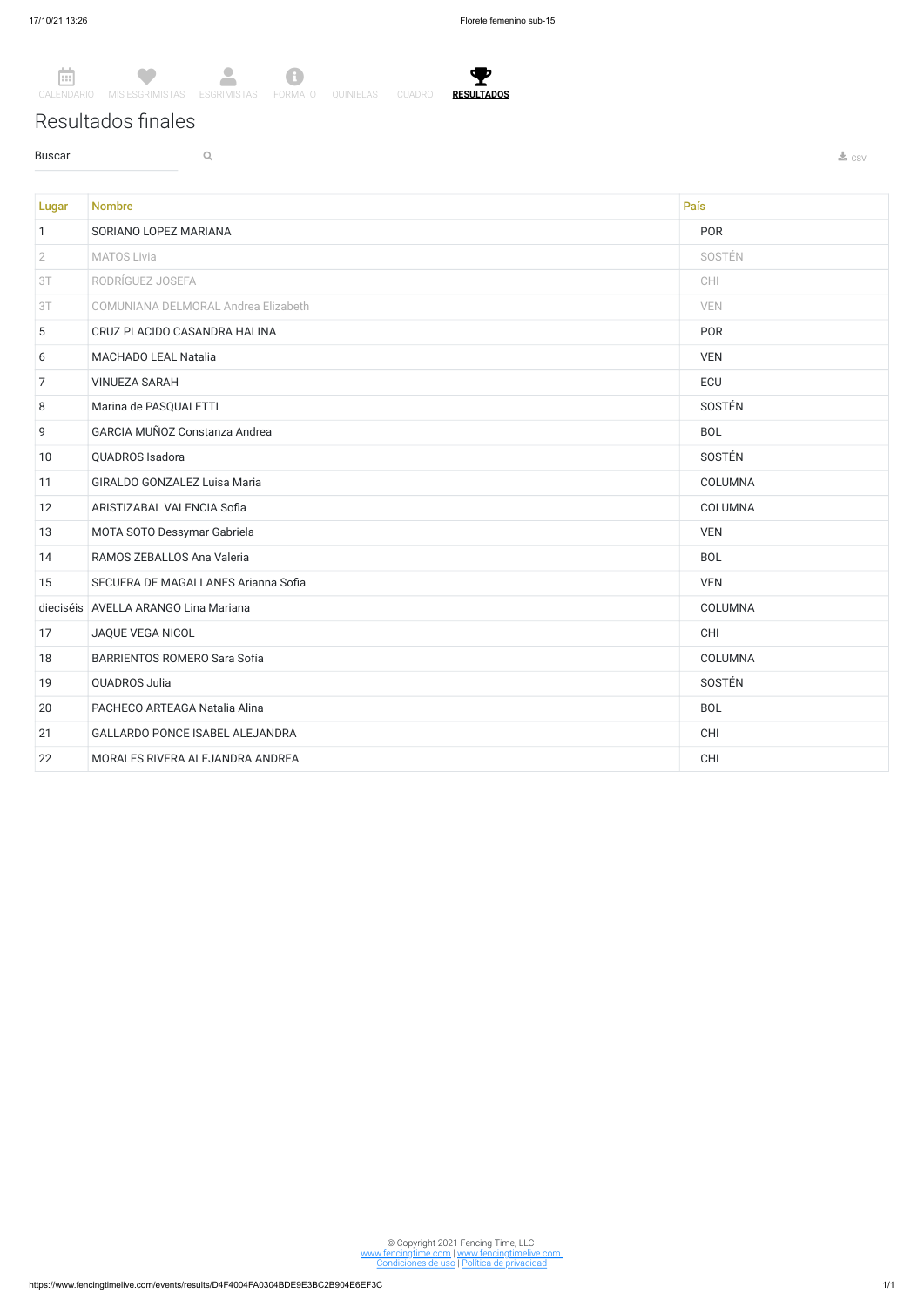T

## Final Results

 $\sim$  Search  $\sim$  Q. The contract of the contract of the contract of the contract of the contract of the contract of the contract of the contract of the contract of the contract of the contract of the contract of the contr



© Copyright 2021 Fencing Time, LLC www.fencingtime.com | www.fencingtimelive.com <u>Terms of Use | Privacy Policy</u>

|                | <b>Place Name</b>                    | <b>Country</b> |
|----------------|--------------------------------------|----------------|
| $\mathbf{1}$   | <b>BRECHERET Carolina</b>            | <b>BRA</b>     |
| $\overline{2}$ | SANTIBÁÑEZ Rafaela                   | <b>CHI</b>     |
| 3T             | KAWASAKI MIYAHIRA ANDREA NAMIE       | PER            |
| 3T             | <b>VIANNA Gabriella</b>              | <b>BRA</b>     |
| 5              | <b>CANO JIMENEZ Gabriela</b>         | COL            |
| 6              | SORIANO LOPEZ MARIANA                | <b>PER</b>     |
| $\overline{7}$ | <b>MAGINI Gabriela</b>               | <b>BRA</b>     |
| 8              | CRUZ PLACIDO CASANDRA HALINA         | <b>PER</b>     |
| 9              | <b>FRIAS Stella</b>                  | <b>BRA</b>     |
| 10             | <b>VINUEZA SARAH</b>                 | ECU            |
| 11             | <b>GONZALEZ ORJUELA ANA CATALINA</b> | COL            |
| 12             | MORA HURTADO Valentina               | COL            |
| 13             | PINEDA AGUILAR Victoria Joselina     | <b>VEN</b>     |
| 14             | ARISTIZABAL VALENCIA Sofia           | COL            |
| 15             | DELMORAL COMUNIAN Andrea Elizabeth   | <b>VEN</b>     |
| 16             | MONSALVE IGUIÑIZ AINARA              | <b>PER</b>     |
| 17             | JAÑA Ignacia                         | <b>CHI</b>     |
| 18             | SUQUILANDA ANA LIA                   | ECU            |
| 19             | GARCIA MUÑOZ Constanza Andrea        | <b>BOL</b>     |
| 20             | PACHECO ARTEAGA Natalia Alina        | <b>BOL</b>     |